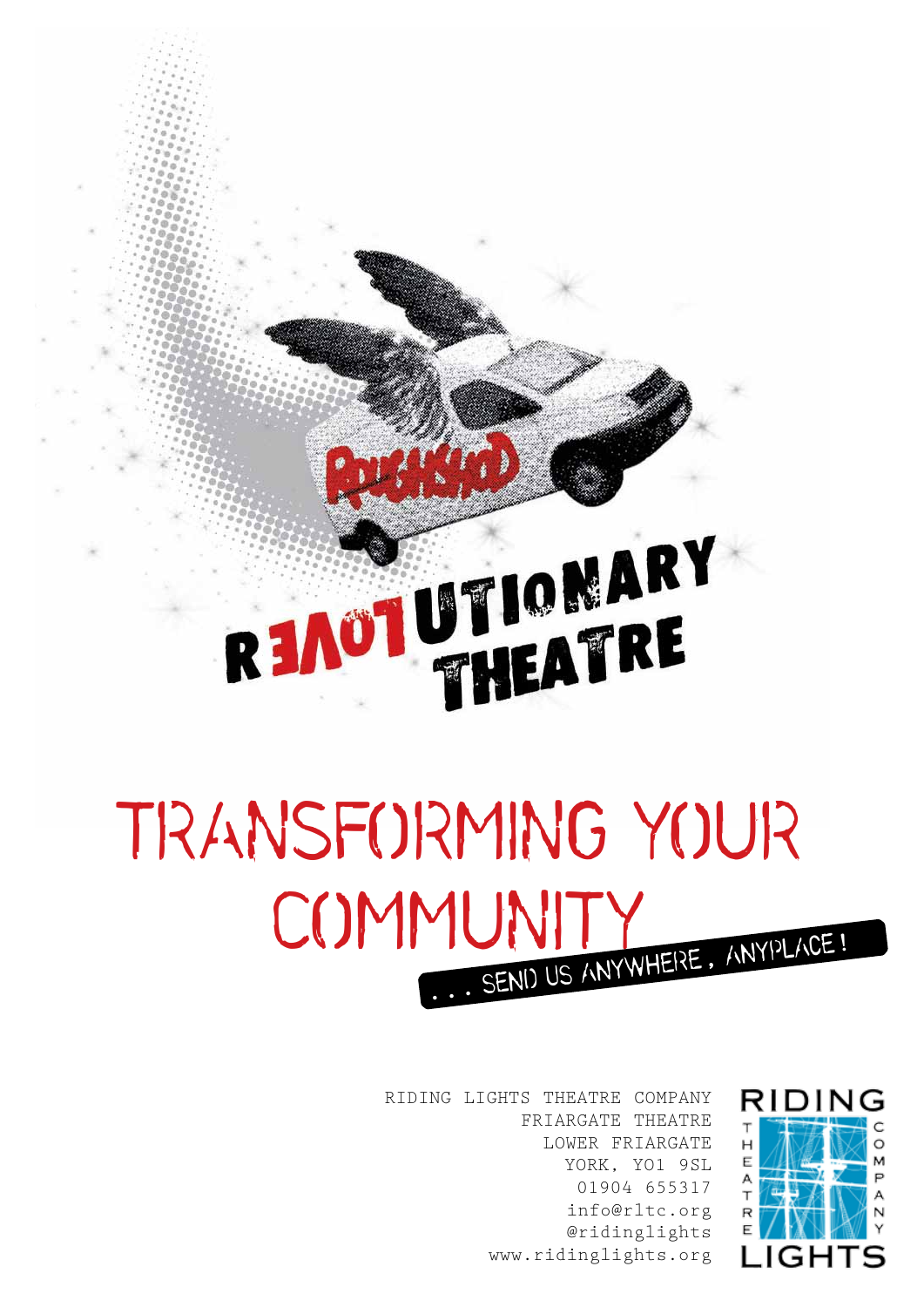#### **HOW IT WORKS**

Equipped with a toolkit of dramatic resources, ROUGHSHOD work out of local bases in every type of area in the UK.

LOCAL ORGANISERS (that's you!) invite and host the company in their local community.

In return ROUGHSHOD bring a repertoire of sketches, shows and workshops ready to perform. This allows the company to get theatre everywhere, including: schools, churches, prisons, arts centres, the streets, bases of the armed forces, town halls, cathedrals, and even an occasional theatre!

"THIS IS THE BEST THING I'VE SEEN IN TWENTY YEARS" **VICE CHAIRMAN**, **MANCHESTER UNIVERSITY**

TO GET THROUGH" **CHAPLAIN**, **HMP LEEDS**

#### **FREE at the point of need**

There is no fixed charge for the work of ROUGHSHOD, enabling the company to perform for FREE at the point of need. We do, however, rely on the company's costs being met though the sale of tickets for their PUBLIC PERFORMANCES (2-3 per week), and through donations and fund-raising.

We Lights has to den to the light of touring to and respect to the price of the price of the price of the price of the price of the price of the price of the price of the price of the price of the price of the price of the

to n's a perform both's<br>isons performeders'<br>if ershops offendersed<br>inck young ons as FORGJ

stres RESTORFEEM.<br>Saues RESTESTEEM.<br>OPE SELF-ESTEEM.

ight our ighshops and ons<br>ding v of and Roughshoppisons<br>is toons, are for both prisons<br>is performances explor<br>of fershops of fenderse explor<br>of fershops of fenderse explor

cory, and performances explore<br>fershops offernesse explore<br>fershops offernesse explore<br>orkspoung ons as FORGIVSTICE<br>and titution as IVE JUSTICE sons per for briders express, er Shops of feirneskg IVENICE<br>Kshops of Feirneskg IVENICE<br>d Young ons as FIVE JUSTICE<br>d Fitute SKESTORATIVE<br>Shope SELF ESTEEM.

If you've got an event or an audience you thin<sup>k</sup> would love a visit from Roughshod, then we'll do our best to perform at it...

**ROUGHSHOD IN PRISONS** Riding Lights has a long **CHURCHES** Roughshod's work is designed to speak to everyone. By carrying on The RIDING LIGHTS reputation for providing a fresh look at familiar bible stories, Roughshod are always welcome in the local church. Whether it's a SKETCH as part of a worship service, workshop with YOUTH GROUP, or a full EVENING PERFORMANCE, Roughshod are guaranteed to get your congregation thinking.

RIDING LIGHTS ROUGHSHOD is a dynamic young theatre company with one mission - to bring the gospel into the heart of local communities.

> "SMASHING - YOU MAKE THE GOSPEL ...SO, COULD YOU HELP TRANSFORM YOUR COMMUNITY WITH A PIECE OF REVOLUTIONARY THEATRE?

ROUGHSHOD IN SCHOOLS

The Community relevant<br>Providing fast-paced, sharply relevant<br>performances Roughshod and colleges. in secondary schools and colleges.

SCHOOLS WORKSHOPS are designed to provoke<br>thoughtful debate and give students an<br>invaluable opportunity to meet young, thoughtful debate and give students an CHOOLS will debate and yive meet young,<br>thoughtful debate and yive meet young,<br>invaluable opportunity to meet with them about<br>professional actors and talk with them about

Creating a unique brand of spiritual story-telling, Roughshod annually reaches a live audience of some 70,000 adults and young people. The intention is to get this dynamic, challenging, spiritually centred theatre to the places that need it most.

> their work. PLUS, Roughshod regularly lead assemblies, take RS, PSHE or drama lessons for single classes and contribute to students' ow<sup>n</sup> lunchtime and after-school groups.

BUT, WE NEED YOUR HELP...



You know your local community better than we ever could, and to get these powerful performances into the right places we need the help of local churches.

REACHABLE AND OPEN DOORS IN ONE AFTERNOON THAT WOULD TAKE ME WEEKS

# **if we gave you a theatre company**, **what could you do**?

### **And anywhere you think of**...

Past Roughshod companies have performed in surprising places. From COFFEE SHOPS to AIRCRAFT CARRIERS, FESTIVALS to SHOPPING CENTRES.

**ROUGHSHOD IN**